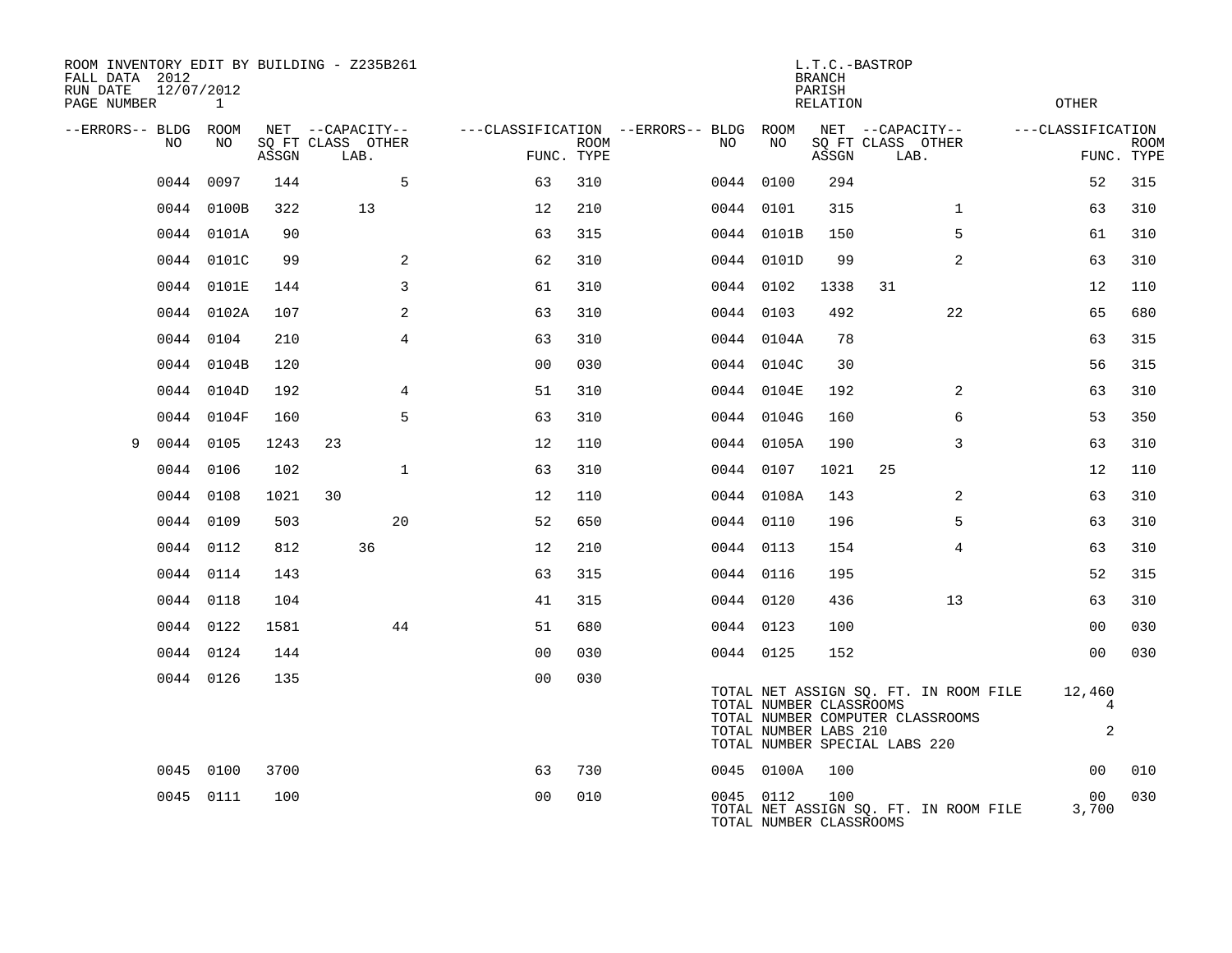| ROOM INVENTORY EDIT BY BUILDING - Z235B261<br>FALL DATA 2012<br>RUN DATE<br>PAGE NUMBER | 12/07/2012 | 2          |       |                                               |              |                                                                       |      |           |            | L.T.C.-BASTROP<br><b>BRANCH</b><br>PARISH<br><b>RELATION</b>                            |      |                                                                           | <b>OTHER</b>      |                           |
|-----------------------------------------------------------------------------------------|------------|------------|-------|-----------------------------------------------|--------------|-----------------------------------------------------------------------|------|-----------|------------|-----------------------------------------------------------------------------------------|------|---------------------------------------------------------------------------|-------------------|---------------------------|
| --ERRORS-- BLDG ROOM                                                                    | NO         | NO         | ASSGN | NET --CAPACITY--<br>SQ FT CLASS OTHER<br>LAB. |              | ---CLASSIFICATION --ERRORS-- BLDG ROOM NET --CAPACITY--<br>FUNC. TYPE | ROOM | NO        | NO         | SQ FT CLASS OTHER<br>ASSGN<br>TOTAL NUMBER LABS 210<br>TOTAL NUMBER SPECIAL LABS 220    | LAB. | TOTAL NUMBER COMPUTER CLASSROOMS                                          | ---CLASSIFICATION | <b>ROOM</b><br>FUNC. TYPE |
|                                                                                         | 0046 0101  |            | 170   |                                               | $\mathbf 1$  | 63                                                                    | 310  | 0046 0103 |            | 1026                                                                                    |      |                                                                           | 12                | 315                       |
| 9                                                                                       | 0046       | 0104       | 121   |                                               | $\mathbf{1}$ | 41                                                                    | 410  | 0046 0105 |            | 324                                                                                     |      | 5                                                                         | 63                | 310                       |
|                                                                                         | 0046 0106  |            | 792   |                                               |              | 12                                                                    | 730  | 0046 0107 |            | 432                                                                                     |      |                                                                           | 12                | 730                       |
|                                                                                         | 0046       | 0109       | 104   |                                               | 2            | 63                                                                    | 310  | 0046 0110 |            | 130                                                                                     |      | $\mathbf{1}$                                                              | 63                | 310                       |
|                                                                                         | 0046       | 0112       | 120   |                                               |              | 52                                                                    | 315  | 0046 0113 |            | 225                                                                                     |      |                                                                           | 0 <sub>0</sub>    | 030                       |
|                                                                                         | 0046       | 0114       | 90    |                                               |              | 0 <sub>0</sub>                                                        | 030  | 0046 0115 |            | 9                                                                                       |      |                                                                           | 0 <sub>0</sub>    | 010                       |
|                                                                                         |            | 0046 0116  | 56    |                                               |              | 0 <sub>0</sub>                                                        | 030  | 0046 0117 |            | 70<br>TOTAL NUMBER CLASSROOMS<br>TOTAL NUMBER LABS 210<br>TOTAL NUMBER SPECIAL LABS 220 |      | TOTAL NET ASSIGN SQ. FT. IN ROOM FILE<br>TOTAL NUMBER COMPUTER CLASSROOMS | 00<br>3,219       | 030                       |
|                                                                                         | 0047 0100  |            | 1648  |                                               |              | 56                                                                    | 315  |           | 0047 0100A | 143                                                                                     |      |                                                                           | 56                | 315                       |
|                                                                                         |            | 0047 0100B | 320   |                                               |              | 56                                                                    | 315  |           | 0047 0100C | 472                                                                                     |      |                                                                           | 56                | 315                       |
|                                                                                         |            | 0047 0111A | 45    |                                               |              | 0 <sub>0</sub>                                                        | 030  |           | 0047 0111B | 78<br>TOTAL NUMBER CLASSROOMS<br>TOTAL NUMBER LABS 210<br>TOTAL NUMBER SPECIAL LABS 220 |      | TOTAL NET ASSIGN SQ. FT. IN ROOM FILE<br>TOTAL NUMBER COMPUTER CLASSROOMS | 00<br>2,583       | 030                       |
|                                                                                         | 0048 0111  |            | 800   |                                               |              | 81                                                                    | 081  |           |            | TOTAL NUMBER CLASSROOMS<br>TOTAL NUMBER LABS 210<br>TOTAL NUMBER SPECIAL LABS 220       |      | TOTAL NET ASSIGN SQ. FT. IN ROOM FILE<br>TOTAL NUMBER COMPUTER CLASSROOMS | 800               |                           |
|                                                                                         | 0049       | 0101       | 160   |                                               |              | 63                                                                    | 315  | 0049 0102 |            | 120                                                                                     |      | 5                                                                         | 61                | 310                       |
|                                                                                         | 0049       | 0103       | 120   |                                               | 5            | 61                                                                    | 310  | 0049      | 0104       | 106                                                                                     |      |                                                                           | 63                | 315                       |
|                                                                                         | 0049       | 0105       | 502   | 12                                            |              | 12                                                                    | 110  | 0049 0106 |            | 400                                                                                     |      | 9                                                                         | 52                | 650                       |
|                                                                                         | 0049       | 0107       | 30    |                                               |              | 0 <sub>0</sub>                                                        | 030  | 0049      | 0111       | 154                                                                                     |      |                                                                           | 00                | 030                       |
|                                                                                         | 0049       | 0112       | 168   |                                               |              | 0 <sub>0</sub>                                                        | 030  | 0049      | 0113       | 6                                                                                       |      |                                                                           | 0 <sub>0</sub>    | 010                       |
|                                                                                         | 0049 0115  |            | 2254  | 34                                            |              | 12                                                                    | 210  | 0049 0116 |            | 144                                                                                     |      | 2                                                                         | 63                | 310                       |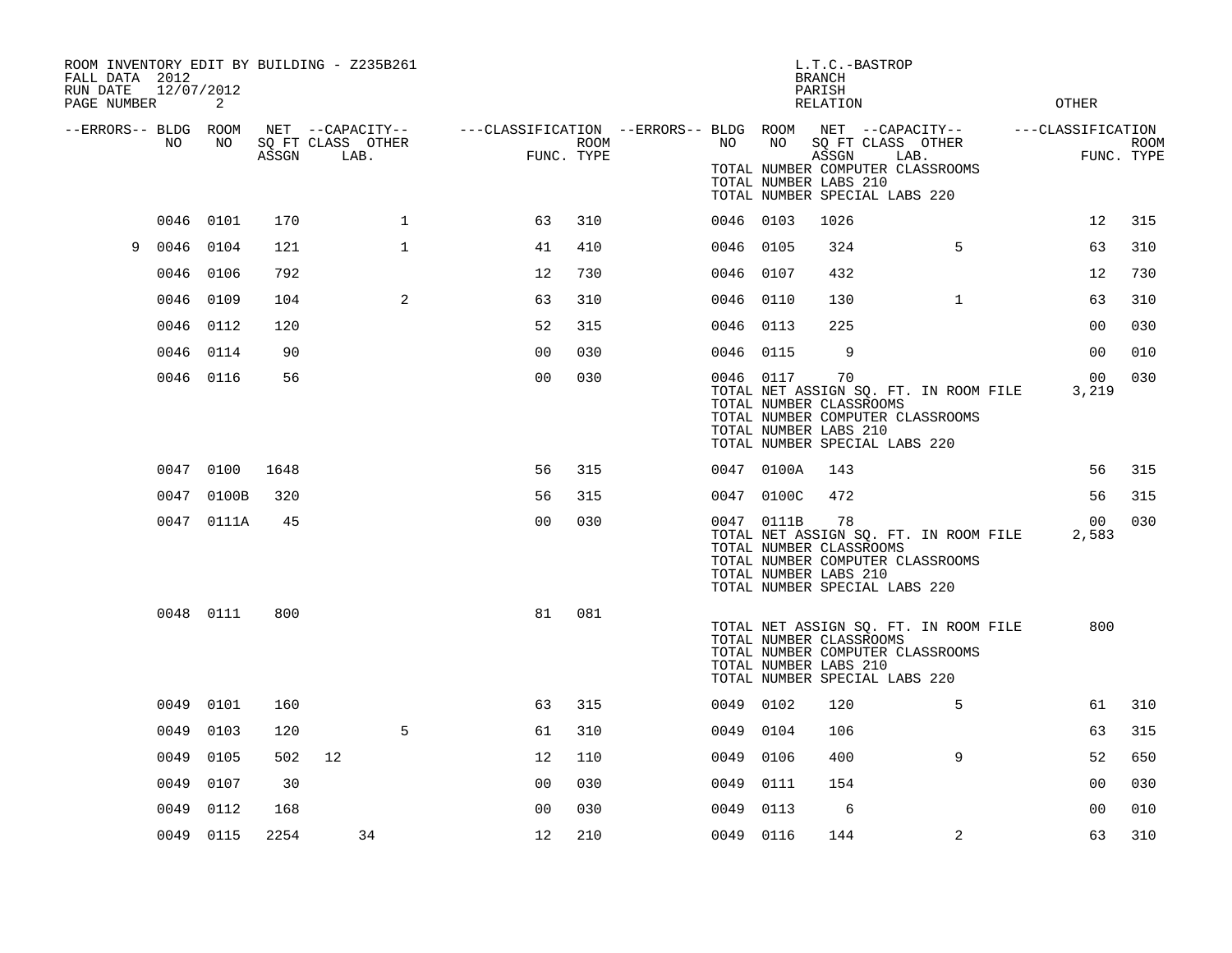| ROOM INVENTORY EDIT BY BUILDING - Z235B261<br>2012<br>FALL DATA<br>RUN DATE<br>PAGE NUMBER | 12/07/2012<br>3 |       |                                               | L.T.C.-BASTROP<br><b>BRANCH</b><br>PARISH<br>RELATION<br>OTHER |                    |                 |      |                                                               |                               |                                           |                                                                           |                   |                 |                    |
|--------------------------------------------------------------------------------------------|-----------------|-------|-----------------------------------------------|----------------------------------------------------------------|--------------------|-----------------|------|---------------------------------------------------------------|-------------------------------|-------------------------------------------|---------------------------------------------------------------------------|-------------------|-----------------|--------------------|
| --ERRORS-- BLDG<br>NO                                                                      | ROOM<br>NO.     | ASSGN | NET --CAPACITY--<br>SQ FT CLASS OTHER<br>LAB. | ---CLASSIFICATION                                              | ROOM<br>FUNC. TYPE | --ERRORS-- BLDG | NO.  | ROOM<br>NO                                                    | $\operatorname{NET}$<br>ASSGN | --CAPACITY--<br>SQ FT CLASS OTHER<br>LAB. |                                                                           | ---CLASSIFICATION |                 | ROOM<br>FUNC. TYPE |
| 0049                                                                                       | 0117            | 702   | 28                                            | 52                                                             | 650                |                 | 0049 | 0119                                                          | 1624                          |                                           | 26                                                                        |                   | 12 <sup>°</sup> | 210                |
|                                                                                            | 0049 0121       | 300   | 9                                             | 12                                                             | 110                |                 | 0049 | 0123                                                          | 1776                          |                                           | 20                                                                        |                   | 12 <sup>°</sup> | 210                |
| 0049                                                                                       | 0124            | 120   | 3                                             | 63                                                             | 310                |                 | 0049 | 0124A                                                         | 120                           |                                           |                                                                           |                   | 00              | 030                |
| 0049                                                                                       | 0125            | 144   | 3                                             | 63                                                             | 310                | 9               | 0049 | 0127                                                          | 1517                          | 19                                        |                                                                           |                   | 12 <sup>°</sup> | 110                |
| 0049                                                                                       | 0129            | 150   | 3                                             | 63                                                             | 310                |                 | 0049 | 0130                                                          | 110                           |                                           |                                                                           |                   | 63              | 115                |
| 0049                                                                                       | 0131            | 2480  | 40                                            | $12 \overline{ }$                                              | 210                |                 |      | 0049 0135<br>TOTAL NUMBER CLASSROOMS<br>TOTAL NUMBER LABS 210 | 576                           | TOTAL NUMBER SPECIAL LABS 220             | TOTAL NET ASSIGN SQ. FT. IN ROOM FILE<br>TOTAL NUMBER COMPUTER CLASSROOMS |                   | 00<br>12,729    | 030                |